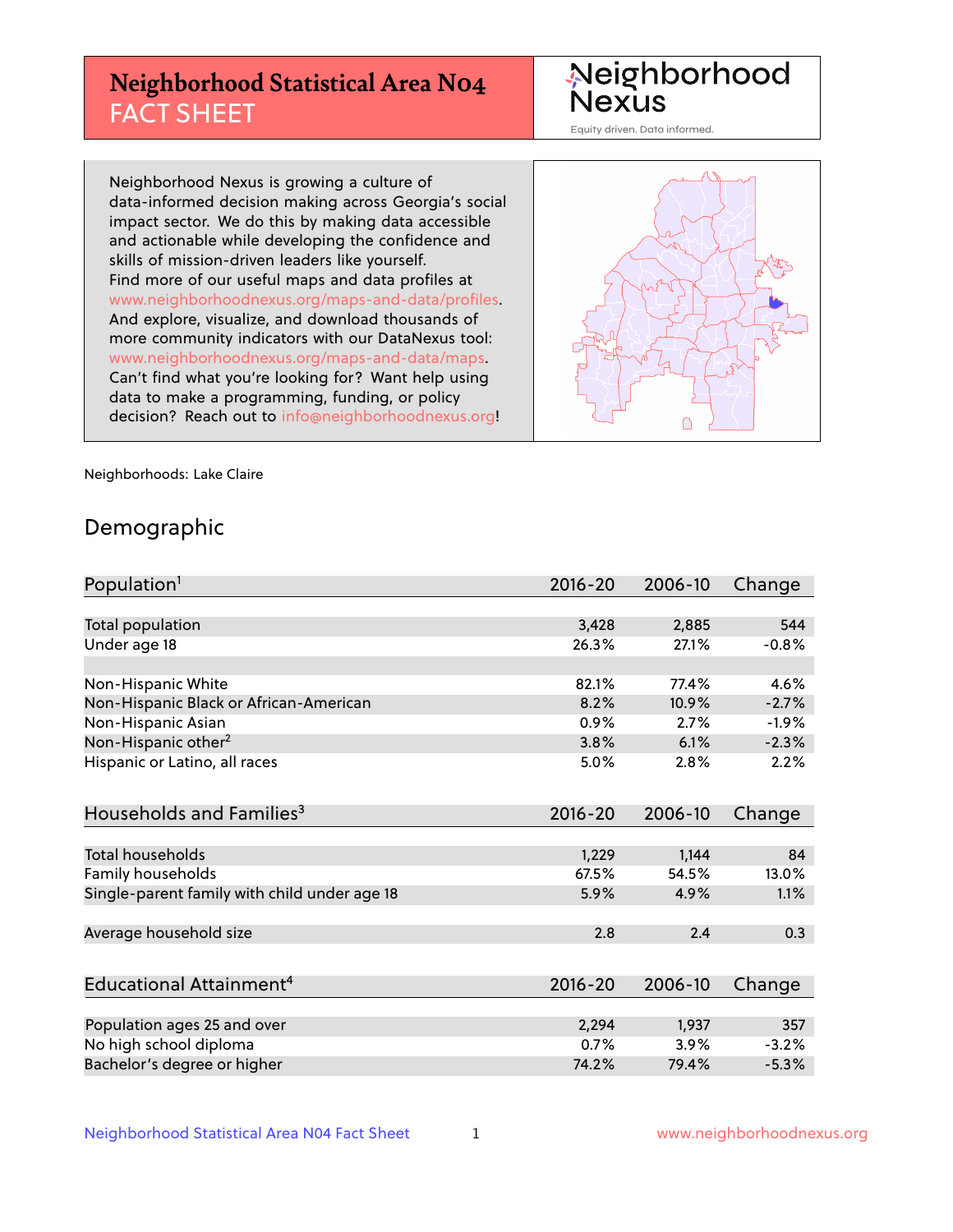# Change Measures, continued...

| Employment <sup>5</sup>                                                                               | $2016 - 20$    | 2006-10        | Change   |
|-------------------------------------------------------------------------------------------------------|----------------|----------------|----------|
|                                                                                                       |                |                | $-41$    |
| Total workers residing in Neighborhood Statistical Area                                               | 1,391<br>11.3% | 1,432<br>16.1% | $-4.8%$  |
| Workers with earnings \$1250/month or less                                                            | 13.8%          | 29.2%          | $-15.4%$ |
| Workers with earnings \$1251/month to \$3333/month<br>Workers with earnings greater than \$3333/month | 74.9%          | 54.7%          | 20.2%    |
|                                                                                                       |                |                |          |
| Total jobs located in Neighborhood Statistical Area                                                   | 108            | 138            | $-30$    |
| Jobs with earnings \$1250/month or less                                                               | 13.0%          | 34.1%          | $-21.1%$ |
| Jobs with earnings \$1251/month to \$3333/month                                                       | 21.3%          | 52.9%          | $-31.6%$ |
| Jobs with earnings greater than \$3333/month                                                          | 65.7%          | 13.0%          | 52.7%    |
|                                                                                                       |                |                |          |
| Jobs/workers ratio                                                                                    | 0.1            | 0.1            | $-0.0$   |
|                                                                                                       |                |                |          |
| Income and Poverty <sup>6</sup>                                                                       | $2016 - 20$    | 2006-10        | Change   |
|                                                                                                       |                |                |          |
| Median household income                                                                               | \$157,411      | \$103,254      | \$54,156 |
| Population for whom poverty status is determined                                                      | 3,426          | 2,885          | 542      |
| Population below poverty                                                                              | 4.2%           | 6.9%           | $-2.6%$  |
|                                                                                                       |                |                |          |
| Housing'                                                                                              | $2016 - 20$    | 2006-10        | Change   |
|                                                                                                       |                |                |          |
| Total housing units                                                                                   | 1,265          | 1,265          | $-0$     |
| Occupied housing units                                                                                | 97.1%          | 90.5%          | 6.7%     |
| Vacant housing units                                                                                  | 2.9%           | 9.5%           | $-6.7%$  |
|                                                                                                       |                |                |          |
| Occupied housing units                                                                                | 1,229          | 1,144          | 84       |
| Owner occupied housing units                                                                          | 83.8%          | 76.1%          | 7.7%     |
| Renter occupied housing units                                                                         | 16.2%          | 23.9%          | $-7.7%$  |
|                                                                                                       |                |                |          |
| Access to a Vehicle <sup>8</sup>                                                                      | $2016 - 20$    | 2006-10        | Change   |
|                                                                                                       |                |                |          |
| Occupied housing units                                                                                | 1,229          | 1,144          | 84       |
| No vehicle available                                                                                  | 3.1%           | 4.2%           | $-1.0%$  |
| Crime Rates, per 10,000 Population <sup>9</sup>                                                       | 2017-21        | 2012-16        | Change   |
|                                                                                                       |                |                |          |
| All Part I crimes                                                                                     | 141.2          | 222.3          | $-81.1$  |
| Violent crime                                                                                         | 0.6            | 7.6            | $-7.0$   |
| Murder                                                                                                | 0.0            | 0.0            | 0.0      |
| Robbery                                                                                               | 0.0            | 5.5            | $-5.5$   |
| Aggravated assault                                                                                    | 0.6            | 2.1            | $-1.5$   |
| Property crime                                                                                        | 140.6          | 214.7          | $-74.1$  |
| <b>Burglary</b>                                                                                       | 9.3            | 25.5           | $-16.1$  |
| Larceny                                                                                               | 116.1          | 157.6          | $-41.5$  |
| Vehicle theft                                                                                         | 15.2           | 31.7           | $-16.5$  |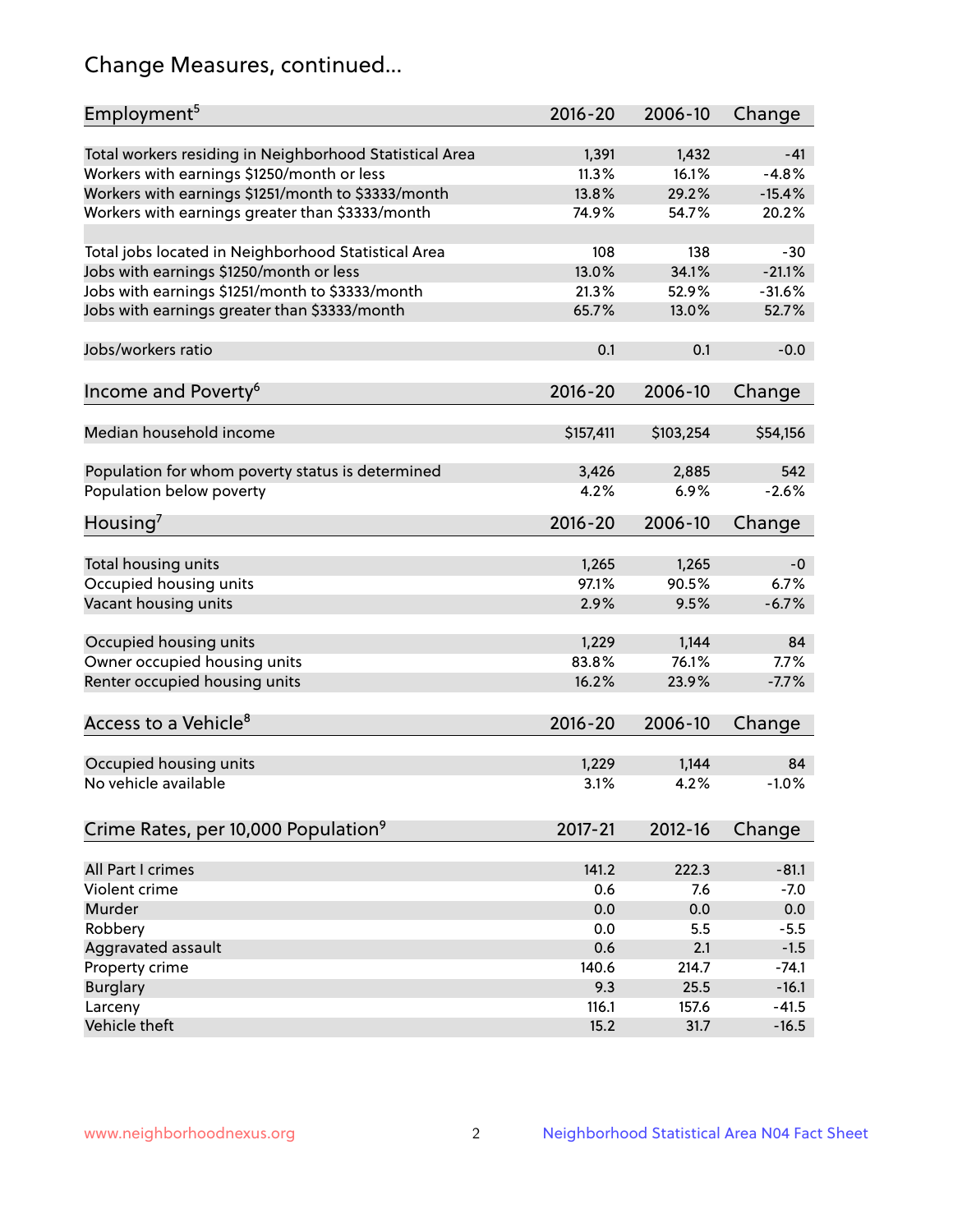# Current Data: Demographic

| Sex and Age, 2016-20 <sup>10</sup>                    | Estimate        | Margin of Error |
|-------------------------------------------------------|-----------------|-----------------|
| Total population                                      | 3,428           | ±481            |
| Male                                                  | 43.6%           | $\pm$ 0.4%      |
| Female                                                | 56.4%           | $\pm$ 9.1%      |
| Under 5 years                                         | 8.2%            | $\pm 3.0\%$     |
| 5 to 9 years                                          | 5.5%            | $\pm 2.0\%$     |
| 10 to 14 years                                        | 8.5%            | $\pm 2.5\%$     |
| 15 to 19 years                                        | 5.6%            | $\pm 2.1\%$     |
| 20 to 24 years                                        | 5.3%            | $\pm$ 5.8%      |
| 25 to 34 years                                        | 12.0%           | ±3.8%           |
| 35 to 44 years                                        | 17.3%           | $\pm$ 3.9%      |
| 45 to 54 years                                        | 15.6%           | $\pm 2.9\%$     |
| 55 to 59 years                                        | 7.0%            | $\pm$ 5.1%      |
| 60 to 64 years                                        | 4.9%            | $\pm1.6\%$      |
| 65 to 74 years                                        | 7.8%            | $\pm$ 3.1%      |
| 75 to 84 years                                        | 1.4%            | ±1.0%           |
| 85 years and over                                     | 0.9%            | $\pm 1.1\%$     |
| Median age (years)                                    | 37.5            | $\pm 1.3$       |
| Race and Ethnicity, 2016-20 <sup>11</sup>             | <b>Estimate</b> | Margin of Error |
| Total population                                      | 3,428           | ±481            |
| Hispanic or Latino (of any race)                      | 5.0%            | $\pm$ 5.3%      |
| Not Hispanic or Latino                                | 95.0%           | $\pm$ 3.2%      |
| White alone                                           | 82.1%           | $\pm$ 4.0%      |
| Black or African American alone                       | 8.2%            | $\pm$ 6.7%      |
| American Indian and Alaska Native alone               | 0.0%            | $\pm$ 0.4%      |
| Asian alone                                           | 0.9%            | $\pm$ 0.7%      |
| Native Hawaiian and other Pacific Islander alone      | 0.0%            | $\pm$ 0.4%      |
| Some other race alone                                 | 0.0%            | $\pm$ 0.4%      |
| Two or more races                                     | 3.8%            | $\pm 2.3\%$     |
| U.S. Citizenship Status, 2016-20 <sup>12</sup>        | <b>Estimate</b> | Margin of Error |
| Foreign-born population                               | 197             | ±84             |
| Naturalized U.S. citizen                              | 73.2%           | ±24.3%          |
| Not a U.S. citizen                                    | 26.8%           | $\pm$ 11.8%     |
| Citizen, Voting Age Population, 2016-20 <sup>13</sup> | Estimate        | Margin of Error |
| Citizen, 18 and over population                       | 2,475           | $\pm 390$       |
| Male                                                  | 45.3%           | $\pm$ 1.7%      |
| Female                                                | 54.7%           | $\pm$ 11.0%     |
|                                                       |                 |                 |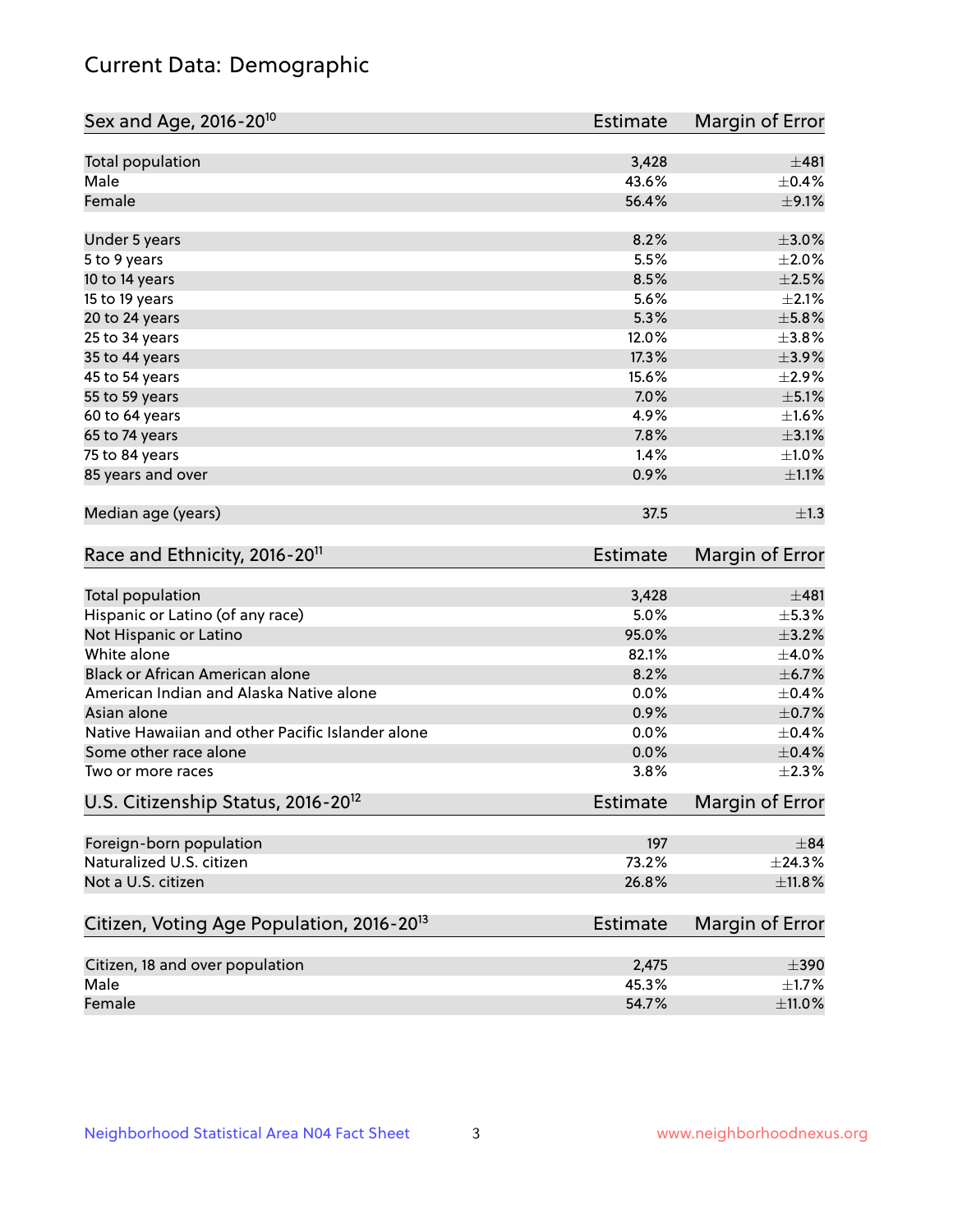# Current Data: Economic

| Income, 2016-20 <sup>14</sup>                           | Estimate  | Margin of Error          |
|---------------------------------------------------------|-----------|--------------------------|
|                                                         |           |                          |
| All households                                          | 1,229     | $\pm$ 130                |
| Less than \$10,000                                      | 1.6%      | $\pm 1.5\%$              |
| \$10,000 to \$14,999                                    | 2.1%      | $\pm 2.4\%$              |
| \$15,000 to \$24,999                                    | 1.7%      | $\pm 1.9\%$              |
| \$25,000 to \$34,999                                    | 1.2%      | $\pm 1.9\%$              |
| \$35,000 to \$49,999                                    | 4.2%      | $\pm 4.1\%$              |
| \$50,000 to \$74,999                                    | 6.4%      | $\pm$ 4.6%               |
| \$75,000 to \$99,999                                    | 12.8%     | $\pm$ 7.4%               |
| \$100,000 to \$149,999                                  | 17.4%     | $\pm$ 6.5%               |
| \$150,000 to \$199,999                                  | 17.5%     | $\pm$ 6.1%               |
| \$200,000 or more                                       | 35.1%     | $\pm$ 9.0%               |
| Median household income (dollars)                       | \$157,411 | ±15,866                  |
| Mean household income (dollars)                         | \$204,378 | ±39,782                  |
| Households with earnings                                | 87.5%     | $\pm$ 6.5%               |
| Mean earnings (dollars)                                 | \$209,923 | ±44,797                  |
| Households with Social Security                         | 22.3%     | $\pm$ 8.0%               |
| Mean Social Security income (dollars)                   | \$24,761  | $\pm$ 3,501              |
| Households with retirement income                       | 13.5%     | ±5.3%                    |
| Mean retirement income (dollars)                        | \$64,614  | ±23,253                  |
| Households with Supplemental Security Income            | 1.2%      | $\pm 1.1\%$              |
| Mean Supplemental Security Income (dollars)             | \$0       | $\pm$ 0                  |
| Households with cash public assistance income           | 0.0%      | $\pm 1.0\%$              |
| Mean cash public assistance income (dollars)            | t         | $^+$                     |
| Households with Food Stamp/SNAP benefits in the past 12 | 0.0%      | $\pm1.0\%$               |
| months                                                  |           |                          |
|                                                         | 829       |                          |
| Family households                                       | 0.0%      | $\pm$ 132<br>$\pm 1.5\%$ |
| Less than \$10,000<br>\$10,000 to \$14,999              | 1.0%      |                          |
|                                                         |           | ±1.9%                    |
| \$15,000 to \$24,999                                    | 0.0%      | ±2.1%                    |
| \$25,000 to \$34,999                                    | 0.0%      | $\pm 2.1\%$              |
| \$35,000 to \$49,999                                    | 0.6%      | ±2.4%                    |
| \$50,000 to \$74,999                                    | 6.9%      | $\pm$ 5.6%               |
| \$75,000 to \$99,999                                    | 6.2%      | $\pm$ 4.3%               |
| \$100,000 to \$149,999                                  | 21.2%     | $\pm$ 7.9%               |
| \$150,000 to \$199,999                                  | 17.2%     | $\pm$ 6.9%               |
| \$200,000 or more                                       | 46.8%     | $\pm$ 11.3%              |
| Median family income (dollars)                          | \$190,726 | ±14,648                  |
| Mean family income (dollars)                            | \$235,741 | ±52,408                  |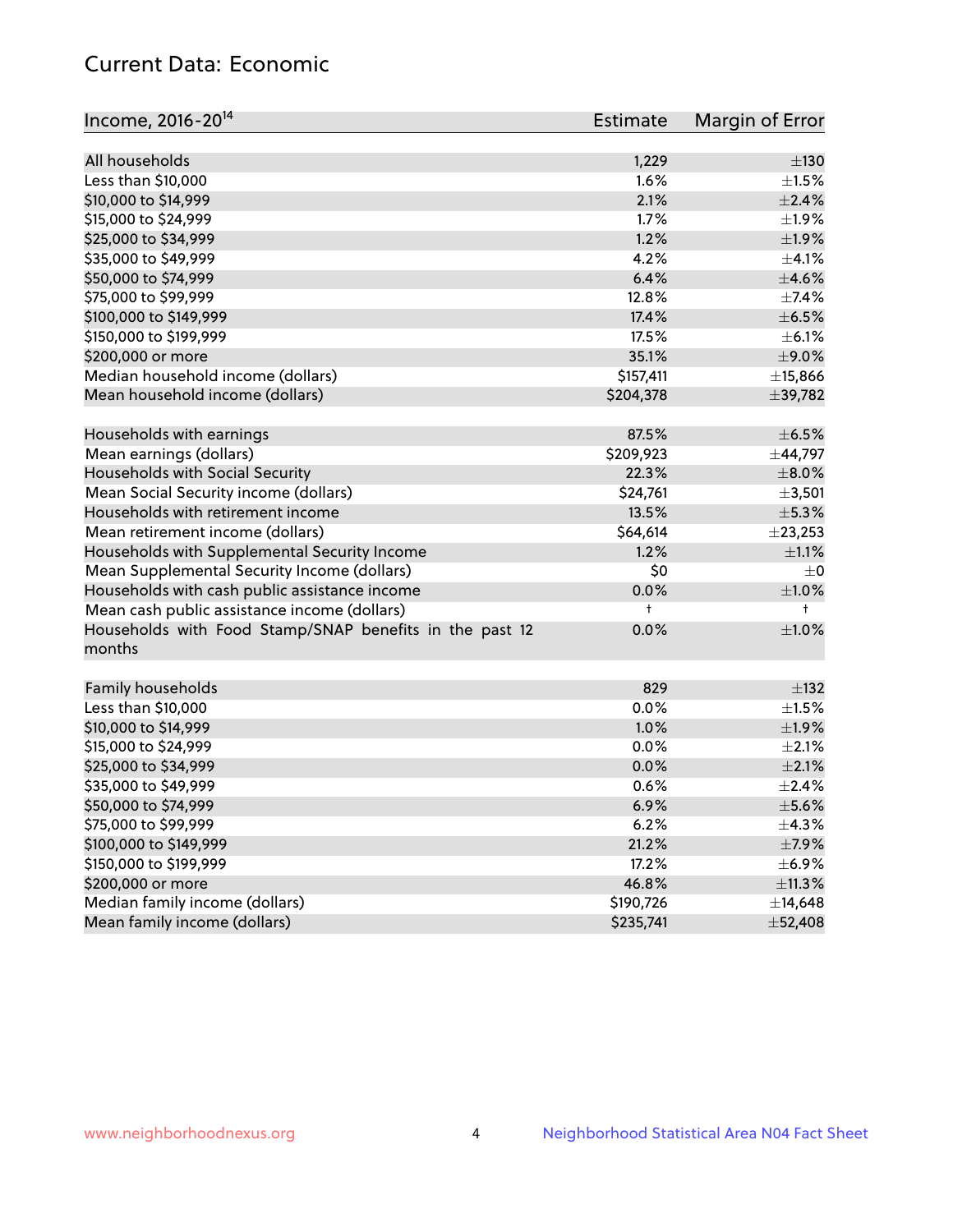# Current Data: Economic, continued...

| Income, 2016-20, continued <sup>15</sup>                              | <b>Estimate</b> | <b>Margin of Error</b> |
|-----------------------------------------------------------------------|-----------------|------------------------|
|                                                                       |                 |                        |
| Nonfamily households                                                  | 399             | $\pm$ 116              |
| Median nonfamily income (dollars)                                     | \$82,609        | ±10,552                |
| Mean nonfamily income (dollars)                                       | \$124,225       | ±47,065                |
| Median earnings for workers (dollars)                                 | \$82,581        | ±11,564                |
| Median earnings for male full-time, year-round workers<br>(dollars)   | $\ddagger$      | $\ddagger$             |
| Median earnings for female full-time, year-round workers<br>(dollars) | \$98,214        | ±11,042                |
| Per capita income (dollars)                                           | \$76,163        | ±12,832                |
| Families Below Poverty Level, 2016-20 <sup>16</sup>                   | <b>Estimate</b> | <b>Margin of Error</b> |
|                                                                       |                 |                        |
| <b>All Families</b>                                                   | 829             | $\pm$ 132              |
| Percent below poverty                                                 | 1.0%            | ±1.9%                  |
| Families with related children under 18 years                         | 540             | $\pm$ 137              |
| Percent below poverty                                                 | 0.0%            | $\pm$ 3.9%             |
| Families with related children under 5 years only                     | 169             | $\pm$ 115              |
| Percent below poverty                                                 | 0.0%            | ±12.6%                 |
| Married couple families                                               | 734             | $\pm$ 134              |
| Percent below poverty                                                 | 0.0%            | $\pm$ 1.7%             |
| Married couple families with related children under 18 years          | 458             | ±126                   |
| Percent below poverty                                                 | $0.0\%$         | ±2.7%                  |
| Married couple families with related children under 5 years           | 160             | $\pm$ 111              |
| Percent below poverty                                                 | $0.0\%$         | ±7.7%                  |
| Families with female householder, no spouse present                   | 75              | $\pm$ 49               |
| Percent below poverty                                                 | 11.2%           | ±19.6%                 |
| Families with female householder, no spouse present with              | 67              | $+48$                  |
| related children under 18 years                                       |                 |                        |
| Percent below poverty                                                 | 0.0%            | ±18.4%                 |
| Families with female householder, no spouse present with              | 9               | $\pm 22$               |
| related children under 5 years                                        |                 |                        |
| Percent below poverty                                                 | 0.0%            | ±133.2%                |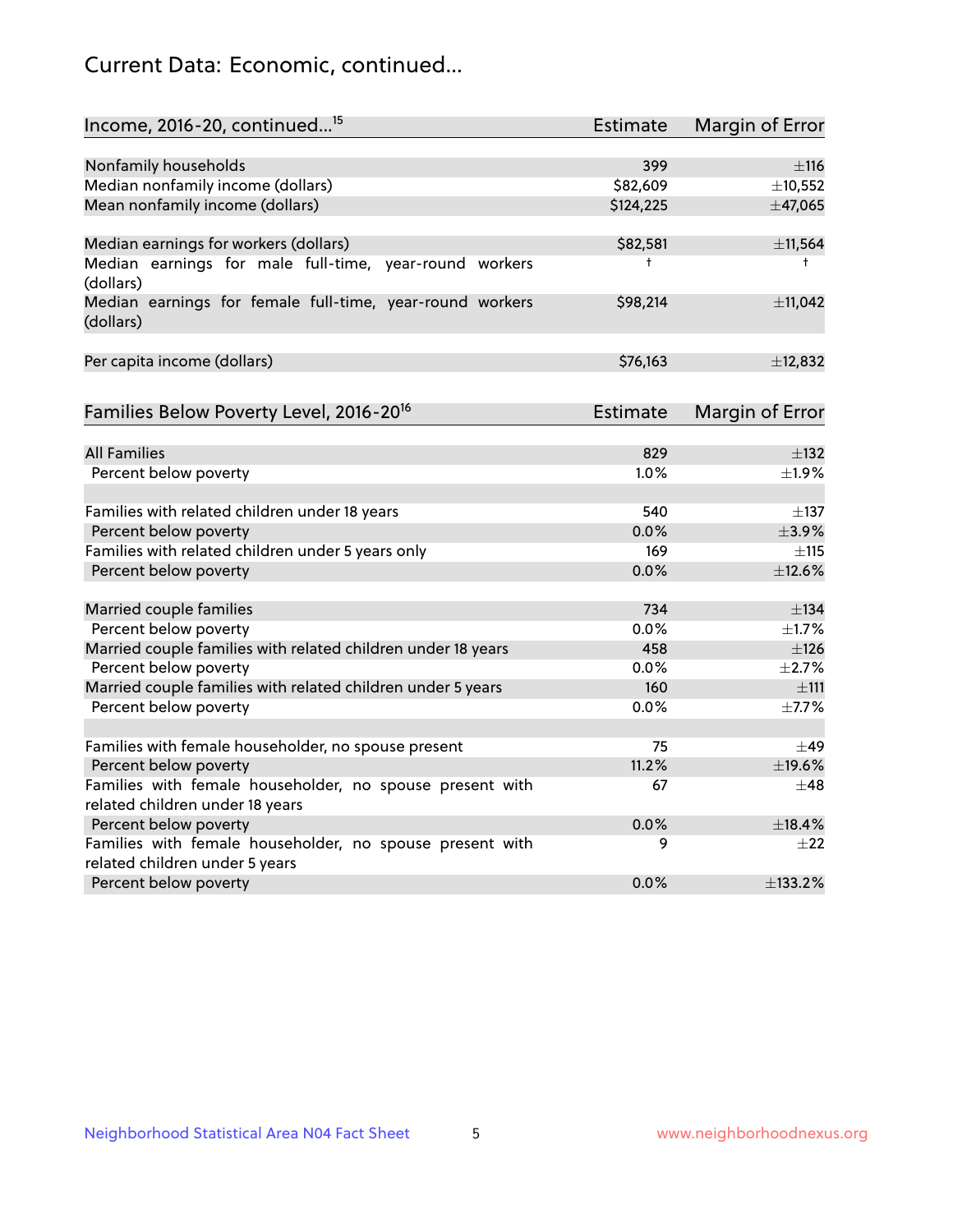# Current Data: Economic, continued...

| People Below Poverty Level, 2016-20 <sup>17</sup> | <b>Estimate</b> | Margin of Error |
|---------------------------------------------------|-----------------|-----------------|
|                                                   |                 |                 |
| Total population                                  | 3,426           | ±481            |
| Percent below poverty                             | 4.2%            | $\pm 2.8\%$     |
| Population under 18 years                         | 898             | ±180            |
| Percent below poverty                             | 0.0%            | $\pm$ 4.7%      |
| Population 18 years and over                      | 2,528           | $\pm 370$       |
| Percent below poverty                             | 5.7%            | $\pm 3.0\%$     |
| Population 18 to 64 years                         | 2,181           | $\pm$ 348       |
| Percent below poverty                             | 6.0%            | ±3.3%           |
| Population 65 years and over                      | 348             | $\pm 125$       |
| Percent below poverty                             | 4.2%            | $\pm$ 6.9%      |

| Poverty by Race/Ethnicity, 2016-20 <sup>18</sup> | <b>Estimate</b> |             |
|--------------------------------------------------|-----------------|-------------|
|                                                  |                 |             |
| Non-Hispanic White population                    | 2,814           | ±418        |
| Percent below poverty                            | 4.1%            | $\pm$ 3.1%  |
| <b>Black population</b>                          | 279             | $+235$      |
| Percent below poverty                            | 4.7%            | $\pm$ 6.8%  |
| Asian population                                 | 30              | ±24         |
| Percent below poverty                            | $0.0\%$         | $\pm$ 41.0% |
| Hispanic or Latino population                    | 173             | $\pm$ 185   |
| Percent below poverty                            | 8.4%            | $\pm$ 11.6% |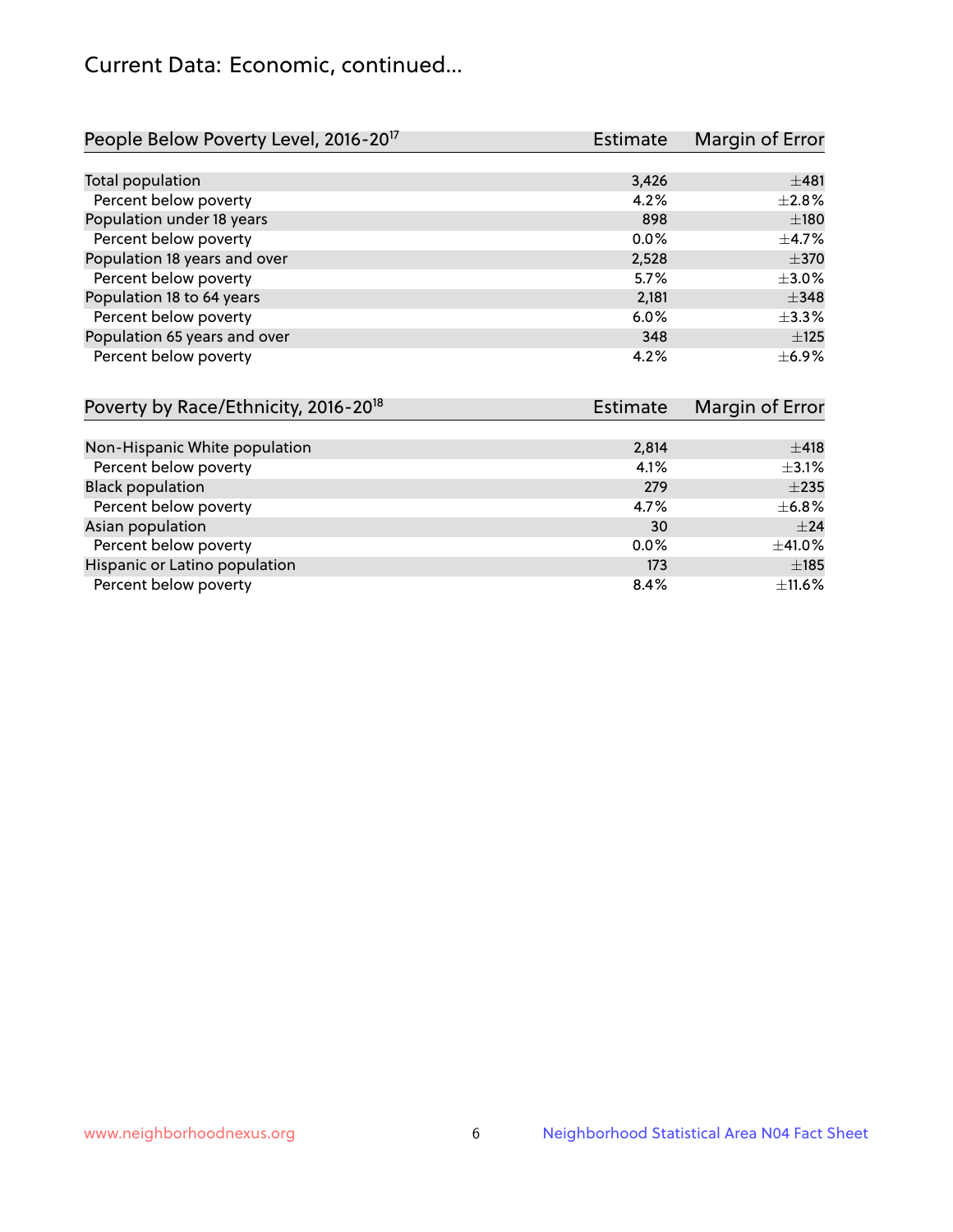# Current Data: Employment

| Employment Status, 2016-20 <sup>19</sup>                                    | <b>Estimate</b> | Margin of Error |
|-----------------------------------------------------------------------------|-----------------|-----------------|
|                                                                             |                 |                 |
| Population 16 years and over                                                | 2,581           | $\pm$ 385       |
| In labor force                                                              | 79.4%           | $\pm$ 6.7%      |
| Civilian labor force                                                        | 79.4%           | $\pm$ 6.7%      |
| Employed                                                                    | 73.2%           | $\pm 2.7\%$     |
| Unemployed                                                                  | 6.1%            | $\pm$ 7.9%      |
| <b>Armed Forces</b>                                                         | 0.0%            | $\pm 2.1\%$     |
| Not in labor force                                                          | 20.6%           | ±4.8%           |
| Civilian labor force                                                        | 2,048           | $\pm 351$       |
| <b>Unemployment Rate</b>                                                    | 7.7%            | $\pm$ 9.9%      |
| Females 16 years and over                                                   | 1,404           | $\pm 350$       |
| In labor force                                                              | 75.5%           | ±10.7%          |
| Civilian labor force                                                        | 75.5%           | ±10.7%          |
| Employed                                                                    | 65.6%           | $\pm 2.6\%$     |
| Own children of the householder under 6 years                               | 328             | $\pm$ 133       |
| All parents in family in labor force                                        | 89.3%           | ±14.9%          |
| Own children of the householder 6 to 17 years                               | 569             | $\pm$ 133       |
| All parents in family in labor force                                        | 82.5%           | $\pm$ 18.8%     |
| Industry, 2016-20 <sup>20</sup>                                             | <b>Estimate</b> | Margin of Error |
|                                                                             |                 |                 |
| Civilian employed population 16 years and over                              | 1,890           | $\pm 291$       |
| Agriculture, forestry, fishing and hunting, and mining                      | 0.0%            | $\pm$ 0.9%      |
| Construction                                                                | 2.4%            | $\pm 2.2\%$     |
| Manufacturing                                                               | 5.8%            | $\pm 2.9\%$     |
| Wholesale trade                                                             | 4.5%            | $\pm$ 5.8%      |
| Retail trade                                                                | 4.5%            | $\pm 2.4\%$     |
| Transportation and warehousing, and utilities                               | 6.5%            | $\pm$ 8.8%      |
| Information                                                                 | 6.5%            | $\pm$ 3.2%      |
| Finance and insurance, and real estate and rental and leasing               | 11.0%           | $\pm$ 6.2%      |
| Professional, scientific, and management, and administrative                | 19.2%           | $\pm$ 4.2%      |
| and waste management services                                               |                 |                 |
| Educational services, and health care and social assistance                 | 16.6%           | $\pm 4.0\%$     |
| Arts, entertainment, and recreation, and accommodation and<br>food services | 9.5%            | $\pm 3.6\%$     |
| Other services, except public administration                                | 9.7%            | ±4.8%           |
| Public administration                                                       | 3.7%            | $\pm 2.0\%$     |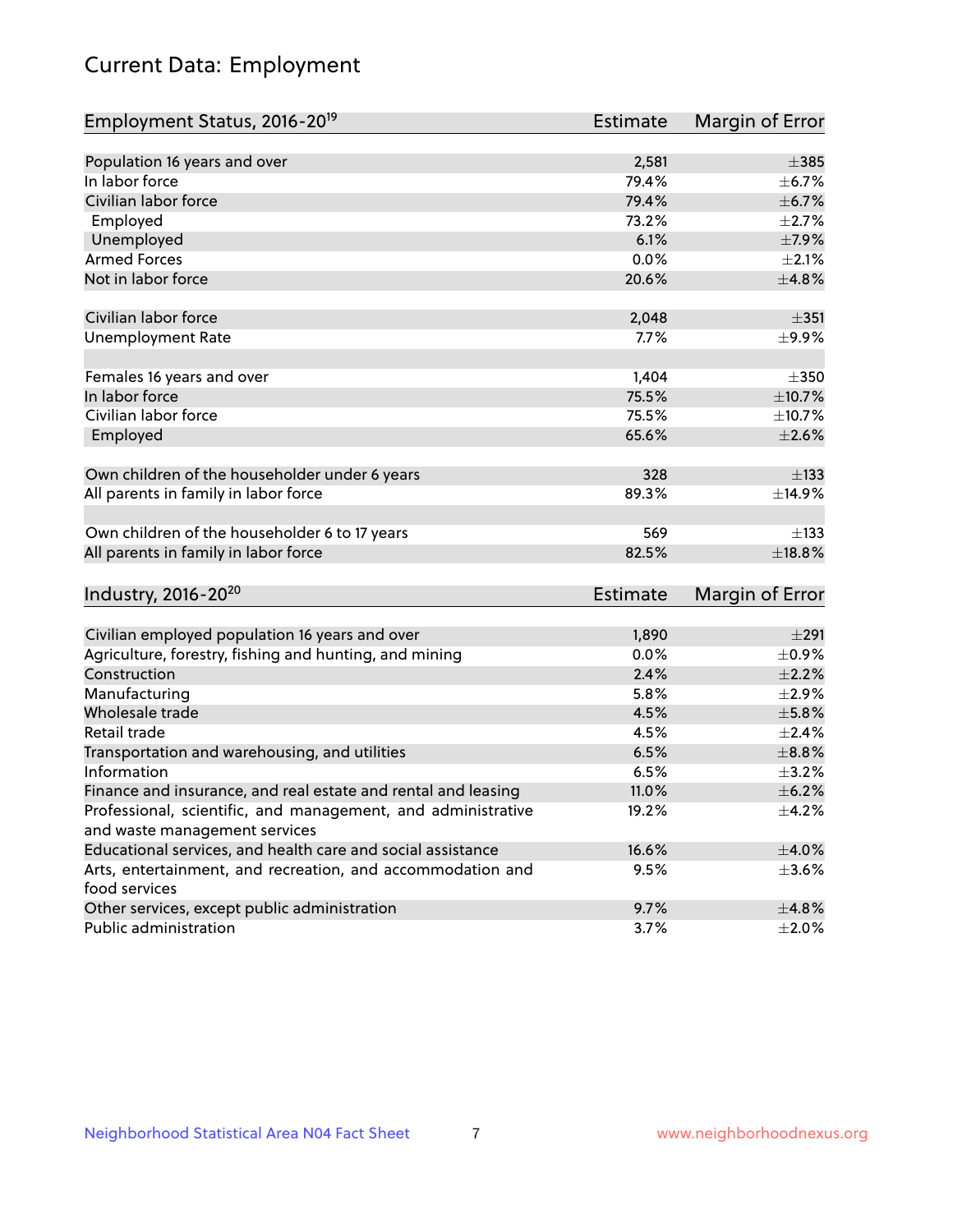# Current Data: Employment, continued...

| Occupation, 2016-20 <sup>21</sup>                                                                             | Estimate        | Margin of Error |
|---------------------------------------------------------------------------------------------------------------|-----------------|-----------------|
| Civilian employed population 16 years and over                                                                | 1,890           | $\pm 291$       |
| Management, business, science, and arts occupations                                                           | 62.9%           | ±2.2%           |
| Service occupations                                                                                           | 12.3%           | $\pm$ 9.4%      |
| Sales and office occupations                                                                                  | 20.3%           | $\pm$ 7.9%      |
| Natural resources, construction, and maintenance occupations                                                  | 2.5%            | $\pm 2.2\%$     |
| Production, transportation, and material moving occupations                                                   | 2.0%            | $\pm1.5\%$      |
| Class of Worker, 2016-20 <sup>22</sup>                                                                        | <b>Estimate</b> | Margin of Error |
| Civilian employed population 16 years and over                                                                | 1,890           | $\pm 291$       |
| Private wage and salary workers                                                                               | 83.7%           | $\pm$ 8.5%      |
| Government workers                                                                                            | 7.5%            | $\pm 2.7\%$     |
| Self-employed in own not incorporated business workers                                                        | 8.9%            | $\pm 3.0\%$     |
| Unpaid family workers                                                                                         | 0.0%            | $\pm$ 0.9%      |
| Job Flows, 2019 <sup>23</sup>                                                                                 |                 | 2019            |
|                                                                                                               |                 |                 |
| Total Jobs in Neighborhood Statistical Area                                                                   |                 | 108             |
| Held by residents of Neighborhood Statistical Area                                                            |                 | 10.2%           |
| Held by non-residents of Neighborhood Statistical Area                                                        |                 | 89.8%           |
| Jobs by Industry Sector, 2019 <sup>24</sup>                                                                   |                 | 2019            |
| Total Jobs in Neighborhood Statistical Area                                                                   |                 | 108             |
| <b>Goods Producing sectors</b>                                                                                |                 | 1.9%            |
| Trade, Transportation, and Utilities sectors                                                                  |                 | 6.5%            |
| All Other Services sectors                                                                                    |                 | 91.7%           |
| Total Jobs in Neighborhood Statistical<br>held<br>Area<br>by<br>Neighborhood Statistical Area residents       |                 | 11              |
| <b>Goods Producing sectors</b>                                                                                |                 | 0.0%            |
| Trade, Transportation, and Utilities sectors                                                                  |                 | 0.0%            |
| All Other Services sectors                                                                                    |                 | 100.0%          |
| Jobs by Earnings, 2019 <sup>25</sup>                                                                          |                 | 2019            |
| Total Jobs in Neighborhood Statistical Area                                                                   |                 | 108             |
| Jobs with earnings \$1250/month or less                                                                       |                 | 13.0%           |
| Jobs with earnings \$1251/month to \$3333/month                                                               |                 | 21.3%           |
| Jobs with earnings greater than \$3333/month                                                                  |                 | 65.7%           |
| Neighborhood Statistical<br>Total Jobs<br>in<br>Area<br>held<br>by<br>Neighborhood Statistical Area residents |                 | 11              |
| Jobs with earnings \$1250/month or less                                                                       |                 | 0.0%            |
| Jobs with earnings \$1251/month to \$3333/month                                                               |                 | 18.2%           |
| Jobs with earnings greater than \$3333/month                                                                  |                 | 81.8%           |
|                                                                                                               |                 |                 |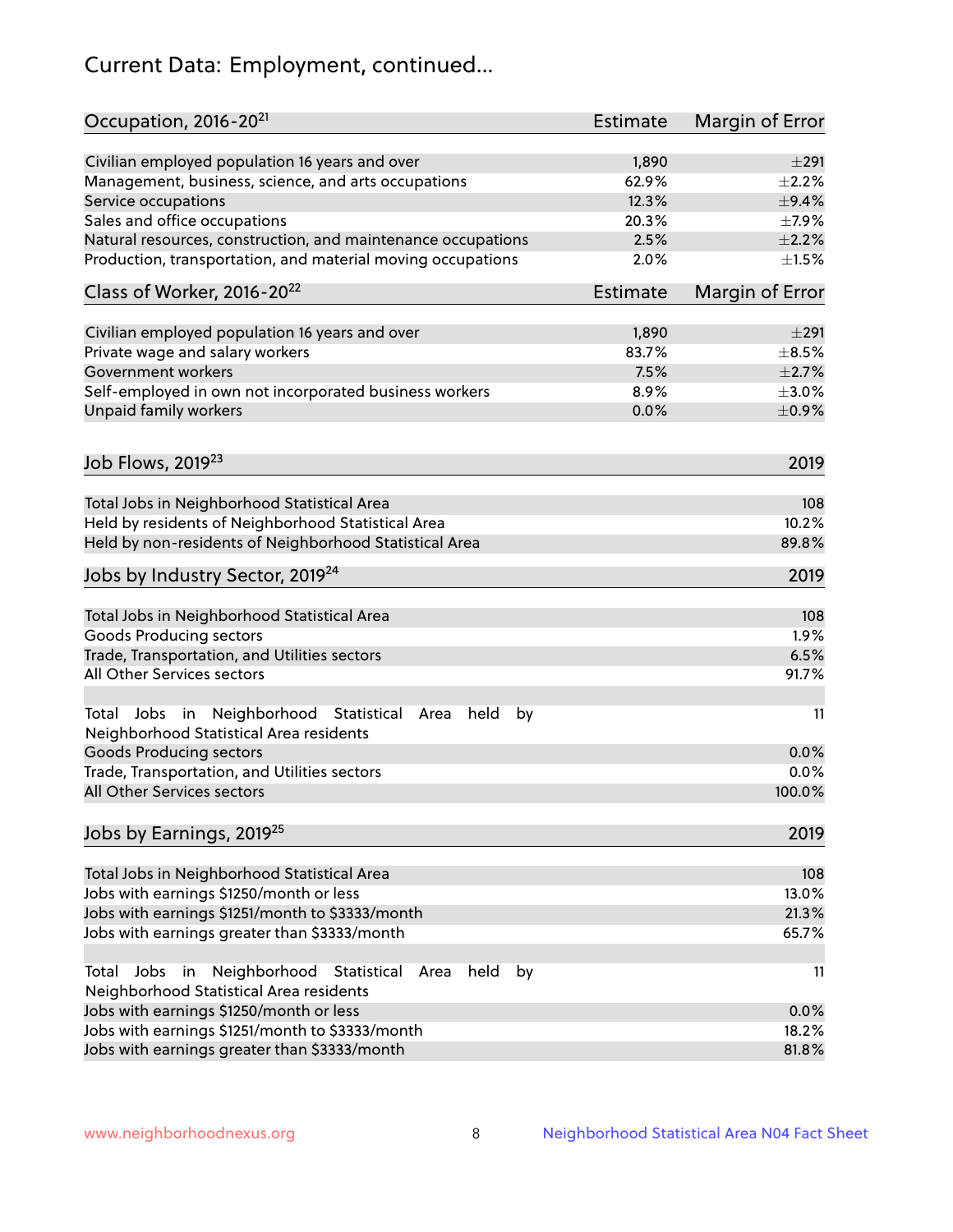# Current Data: Employment, continued...

| Jobs by Age of Worker, 2019 <sup>26</sup>                                                      | 2019  |
|------------------------------------------------------------------------------------------------|-------|
|                                                                                                |       |
| Total Jobs in Neighborhood Statistical Area                                                    | 108   |
| Jobs with workers age 29 or younger                                                            | 6.5%  |
| Jobs with workers age 30 to 54                                                                 | 65.7% |
| Jobs with workers age 55 or older                                                              | 27.8% |
|                                                                                                |       |
| Total Jobs in Neighborhood Statistical Area held by<br>Neighborhood Statistical Area residents | 11    |
| Jobs with workers age 29 or younger                                                            | 0.0%  |
| Jobs with workers age 30 to 54                                                                 | 72.7% |
| Jobs with workers age 55 or older                                                              | 27.3% |

### Current Data: Education

| School Enrollment, 2016-20 <sup>27</sup>       | Estimate | Margin of Error |
|------------------------------------------------|----------|-----------------|
|                                                |          |                 |
| Population 3 years and over enrolled in school | 872      | $\pm 163$       |
| Nursery school, preschool                      | 10.1%    | $+4.8%$         |
| Kindergarten                                   | 7.2%     | $\pm$ 4.2%      |
| Elementary school (grades 1-8)                 | 44.8%    | $+9.3%$         |
| High school (grades 9-12)                      | 22.4%    | $\pm$ 10.1%     |
| College or graduate school                     | 15.5%    | $\pm$ 8.8%      |

| Educational Attainment, 2016-20 <sup>28</sup> | <b>Estimate</b> | Margin of Error |
|-----------------------------------------------|-----------------|-----------------|
|                                               |                 |                 |
| Population 25 years and over                  | 2,294           | $\pm$ 336       |
| Less than 9th grade                           | 0.6%            | $\pm 1.5\%$     |
| 9th to 12th grade, no diploma                 | 0.1%            | $\pm$ 1.4%      |
| High school graduate (includes equivalency)   | 9.8%            | $\pm$ 7.6%      |
| Some college, no degree                       | 13.7%           | $\pm$ 5.9%      |
| Associate's degree                            | 1.7%            | $\pm 1.3\%$     |
| Bachelor's degree                             | 35.2%           | $\pm$ 5.8%      |
| Graduate or professional degree               | 38.9%           | $\pm$ 3.4%      |
|                                               |                 |                 |
| Percent high school graduate or higher        | 99.3%           | $\pm 20.4\%$    |
| Percent bachelor's degree or higher           | 74.2%           | ±14.9%          |
|                                               |                 |                 |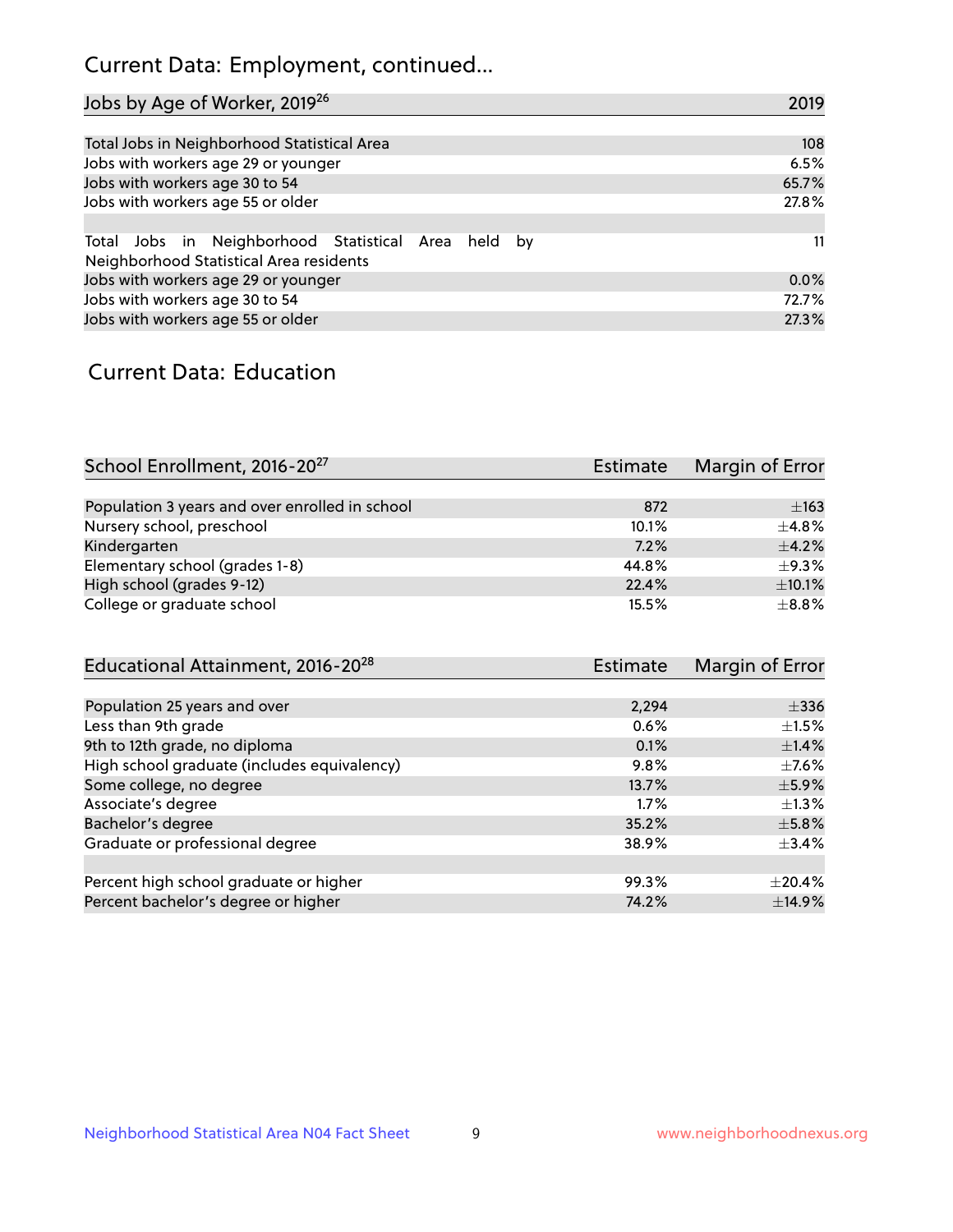# Current Data: Housing

| Households by Type, 2016-20 <sup>29</sup>            | <b>Estimate</b> | Margin of Error |
|------------------------------------------------------|-----------------|-----------------|
|                                                      |                 |                 |
| Total households                                     | 1,229           | $\pm$ 130       |
| Family households (families)                         | 67.5%           | $+8.1%$         |
| With own children under 18 years                     | 44.0%           | $\pm$ 10.0%     |
| Married-couple family                                | 59.8%           | $\pm$ 8.8%      |
| With own children of the householder under 18 years  | 37.3%           | $\pm$ 9.4%      |
| Male householder, no spouse present, family          | 1.6%            | $\pm$ 1.7%      |
| With own children of the householder under 18 years  | 1.2%            | $\pm1.6\%$      |
| Female householder, no spouse present, family        | 6.1%            | $\pm$ 3.9%      |
| With own children of the householder under 18 years  | 5.4%            | $\pm$ 3.7%      |
| Nonfamily households                                 | 32.5%           | $\pm$ 8.8%      |
| Householder living alone                             | 23.7%           | ±6.9%           |
| 65 years and over                                    | 8.9%            | $\pm$ 4.2%      |
|                                                      |                 |                 |
| Households with one or more people under 18 years    | 44.0%           | $\pm$ 8.9%      |
| Households with one or more people 65 years and over | 22.2%           | $\pm$ 8.0%      |
| Average household size                               | 2.77            | $\pm$ 0.27      |
| Average family size                                  | 3.15            | $\pm$ 0.26      |
|                                                      |                 |                 |
| Housing Occupancy, 2016-20 <sup>30</sup>             | <b>Estimate</b> | Margin of Error |
| Total housing units                                  | 1,265           | ±124            |
| Occupied housing units                               | 97.1%           | $\pm$ 3.9%      |
| Vacant housing units                                 | 2.9%            | $\pm$ 3.2%      |
|                                                      |                 |                 |
| Homeowner vacancy rate                               | 0.8             | ±1.4            |
| Rental vacancy rate                                  | 3.3             | $+5.4$          |
| Units in Structure, 2016-20 <sup>31</sup>            | Estimate        | Margin of Error |
|                                                      |                 |                 |
| Total housing units                                  | 1,265           | $\pm$ 124       |
| 1-unit, detached                                     | 79.1%           | $\pm$ 7.8%      |
| 1-unit, attached                                     | 5.9%            | $\pm 3.0\%$     |
| 2 units                                              | 2.4%            | $\pm$ 3.7%      |
| 3 or 4 units                                         | 7.0%            | $\pm$ 4.5%      |
| 5 to 9 units                                         | 0.6%            | $\pm 1.1\%$     |
| 10 to 19 units                                       | 2.5%            | $\pm 2.7\%$     |
| 20 or more units                                     | 2.4%            | $\pm 2.0\%$     |
| Mobile home                                          | 0.0%            | $\pm1.0\%$      |
| Boat, RV, van, etc.                                  | $0.0\%$         | $\pm 1.0\%$     |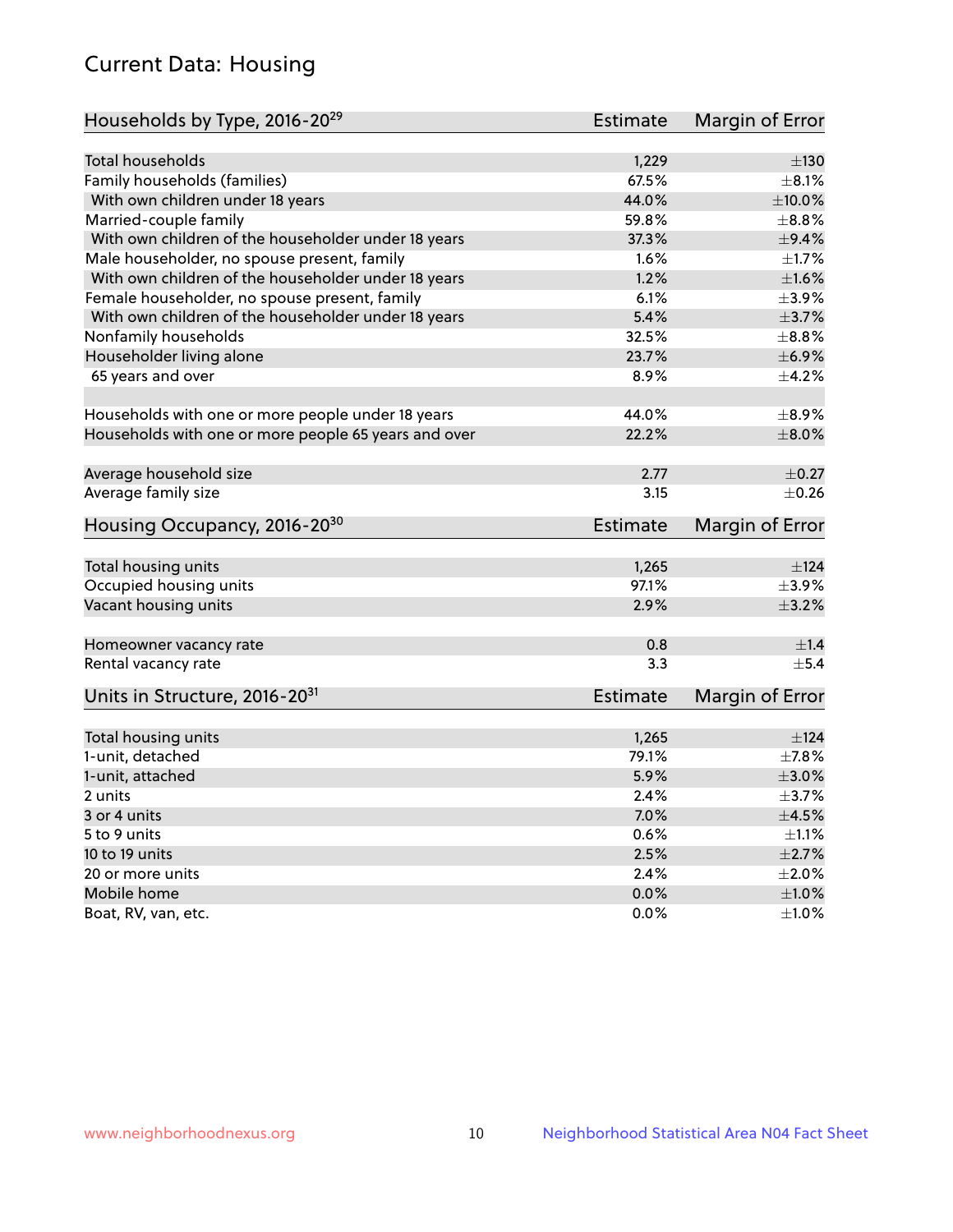# Current Data: Housing, continued...

| Year Structure Built, 2016-20 <sup>32</sup>    | <b>Estimate</b> | Margin of Error |
|------------------------------------------------|-----------------|-----------------|
| Total housing units                            | 1,265           | $\pm$ 124       |
| Built 2014 or later                            | 2.6%            | $\pm 2.8\%$     |
| Built 2010 to 2013                             | 1.4%            | $\pm1.6\%$      |
| Built 2000 to 2009                             | 11.8%           | ±4.9%           |
| Built 1990 to 1999                             | 6.7%            | ±3.8%           |
| Built 1980 to 1989                             | 9.5%            | $\pm 4.1\%$     |
| Built 1970 to 1979                             | 1.3%            | ±1.9%           |
| Built 1960 to 1969                             | 2.3%            | $\pm 1.9\%$     |
| Built 1950 to 1959                             | 9.8%            | $\pm$ 5.4%      |
| Built 1940 to 1949                             | 4.9%            | $\pm$ 3.3%      |
| Built 1939 or earlier                          | 49.8%           | $\pm$ 8.6%      |
| Housing Tenure, 2016-2033                      | <b>Estimate</b> | Margin of Error |
| Occupied housing units                         | 1,229           | $\pm 130$       |
| Owner-occupied                                 | 83.8%           | $\pm$ 8.1%      |
| Renter-occupied                                | 16.2%           | $\pm$ 6.3%      |
| Average household size of owner-occupied unit  | 2.81            | $\pm$ 0.26      |
| Average household size of renter-occupied unit | 2.51            | $\pm$ 0.97      |
| Residence 1 Year Ago, 2016-20 <sup>34</sup>    | <b>Estimate</b> | Margin of Error |
|                                                |                 |                 |
| Population 1 year and over                     | 3,395           | $\pm$ 475       |
| Same house                                     | 83.6%           | $\pm$ 6.7%      |
| Different house in the U.S.                    | 16.2%           | $\pm$ 8.2%      |
| Same county                                    | 8.5%            | $\pm$ 5.8%      |
| Different county                               | 7.8%            | $\pm$ 6.0%      |
| Same state                                     | 3.4%            | $\pm 2.0\%$     |
| Different state                                | 4.4%            | ±5.7%           |
| Abroad                                         | 0.2%            | $\pm$ 0.3%      |
| Value of Housing Unit, 2016-20 <sup>35</sup>   | <b>Estimate</b> | Margin of Error |
| Owner-occupied units                           | 1,029           | $\pm$ 147       |
| Less than \$50,000                             | 0.0%            | $\pm$ 3.4%      |
| \$50,000 to \$99,999                           | 0.6%            | ±2.7%           |
| \$100,000 to \$149,999                         | 2.8%            | $\pm$ 3.1%      |
| \$150,000 to \$199,999                         | 2.6%            | $\pm 2.3\%$     |
| \$200,000 to \$299,999                         | 4.5%            | $\pm$ 3.1%      |
| \$300,000 to \$499,999                         | 24.6%           | $\pm$ 6.5%      |
| \$500,000 to \$999,999                         | 57.8%           | ±12.4%          |
| \$1,000,000 or more                            | 7.1%            | ±4.8%           |
| Mortgage Status, 2016-20 <sup>36</sup>         | <b>Estimate</b> | Margin of Error |
|                                                |                 |                 |
| Owner-occupied units                           | 1,029           | $\pm$ 147       |
| Housing units with a mortgage                  | 73.9%           | $\pm$ 9.8%      |
| Housing units without a mortgage               | 26.1%           | $\pm$ 5.8%      |

Neighborhood Statistical Area N04 Fact Sheet 11 11 www.neighborhoodnexus.org

Housing units without a mortgage 26.1%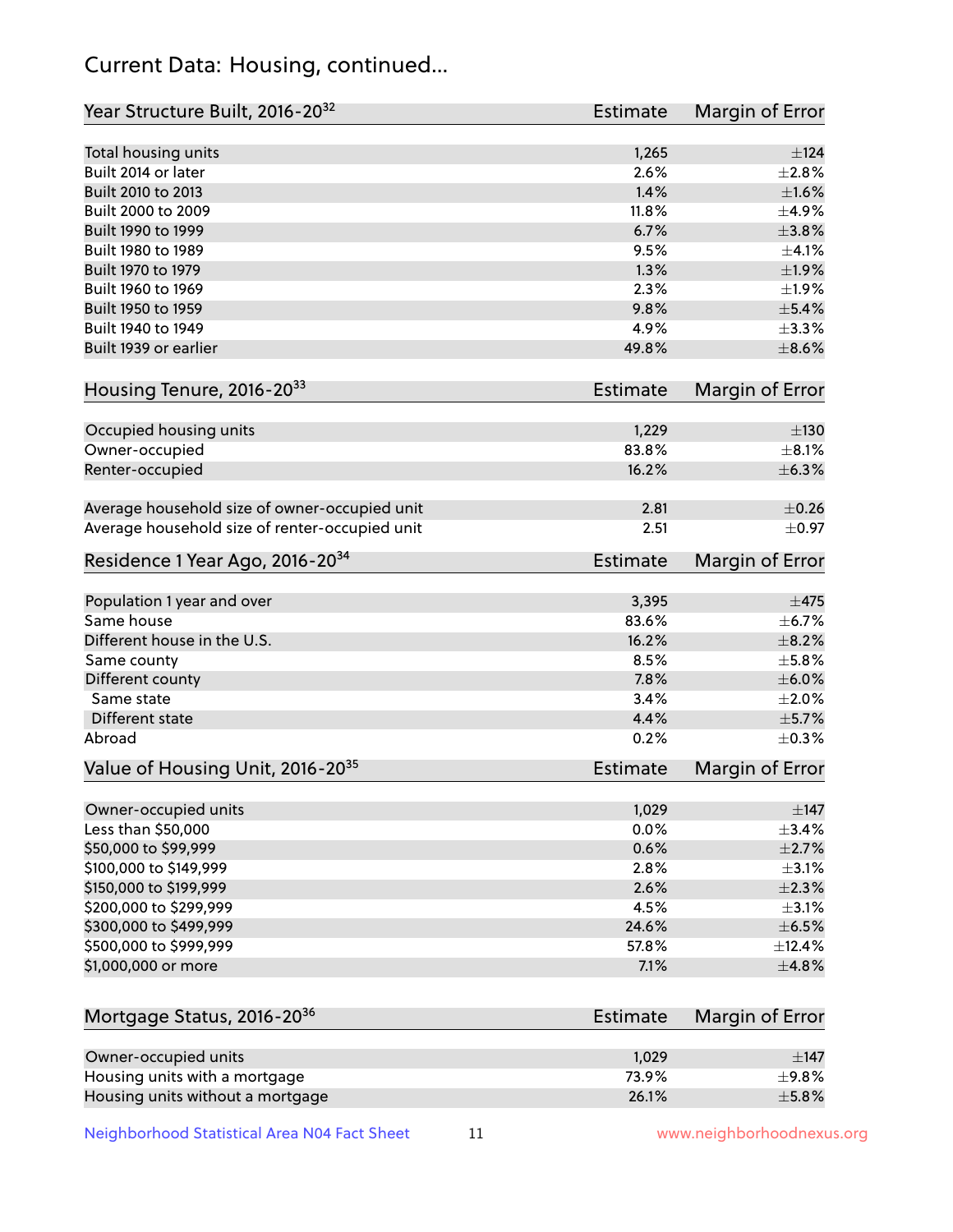# Current Data: Housing, continued...

| Selected Monthly Owner Costs, 2016-20 <sup>37</sup> | Estimate | Margin of Error |
|-----------------------------------------------------|----------|-----------------|
|                                                     |          |                 |
| Housing units with a mortgage                       | 760      | ±148            |
| Less than \$300                                     | 0.0%     | $\pm 2.3\%$     |
| \$300 to \$499                                      | 0.0%     | ±2.3%           |
| \$500 to \$999                                      | 2.3%     | $\pm$ 3.8%      |
| \$1,000 to \$1,499                                  | 13.6%    | ±11.4%          |
| \$1,500 to \$1,999                                  | 8.8%     | $\pm$ 4.9%      |
| \$2,000 to \$2,999                                  | 25.4%    | $\pm$ 8.8%      |
| \$3,000 or more                                     | 49.8%    | ±13.6%          |
|                                                     |          |                 |
| Median (dollars)                                    | \$2,996  | ±167            |
|                                                     |          |                 |
| Housing units without a mortgage                    | 269      | $\pm 71$        |
| Less than \$150                                     | 0.0%     | $\pm$ 6.5%      |
| \$150 to \$249                                      | 0.0%     | $\pm$ 6.5%      |
| \$250 to \$349                                      | 0.0%     | $\pm$ 6.5%      |
| \$350 to \$499                                      | 2.9%     | $\pm$ 6.6%      |
| \$500 to \$699                                      | 27.1%    | $\pm$ 15.6%     |
| \$700 or more                                       | 70.0%    | $\pm 20.1\%$    |
|                                                     |          |                 |
| Median (dollars)                                    | \$842    | $\pm$ 133       |

| Selected Monthly Owner Costs as a Percentage of | Estimate | Margin of Error |
|-------------------------------------------------|----------|-----------------|
| Household Income, 2016-20 <sup>38</sup>         |          |                 |
|                                                 |          |                 |
| Housing units with a mortgage <sup>39</sup>     | 760      | $\pm$ 177       |
| Less than 20.0 percent                          | 57.4%    | $\pm$ 14.5%     |
| 20.0 to 24.9 percent                            | 16.0%    | $\pm$ 6.1%      |
| 25.0 to 29.9 percent                            | 7.2%     | $\pm$ 3.7%      |
| 30.0 to 34.9 percent                            | 9.5%     | $\pm$ 6.8%      |
| 35.0 percent or more                            | 9.9%     | $\pm$ 5.3%      |
|                                                 |          |                 |
| Housing units without a mortgage <sup>40</sup>  | 269      | $\pm 88$        |
| Less than 10.0 percent                          | 59.1%    | $\pm$ 10.2%     |
| 10.0 to 14.9 percent                            | 22.9%    | $\pm$ 16.0%     |
| 15.0 to 19.9 percent                            | 7.7%     | $\pm$ 10.1%     |
| 20.0 to 24.9 percent                            | $2.0\%$  | $\pm$ 3.9%      |
| 25.0 to 29.9 percent                            | 0.0%     | $\pm$ 4.6%      |
| 30.0 to 34.9 percent                            | $0.0\%$  | $\pm$ 4.6%      |
| 35.0 percent or more                            | 8.3%     | $\pm$ 10.3%     |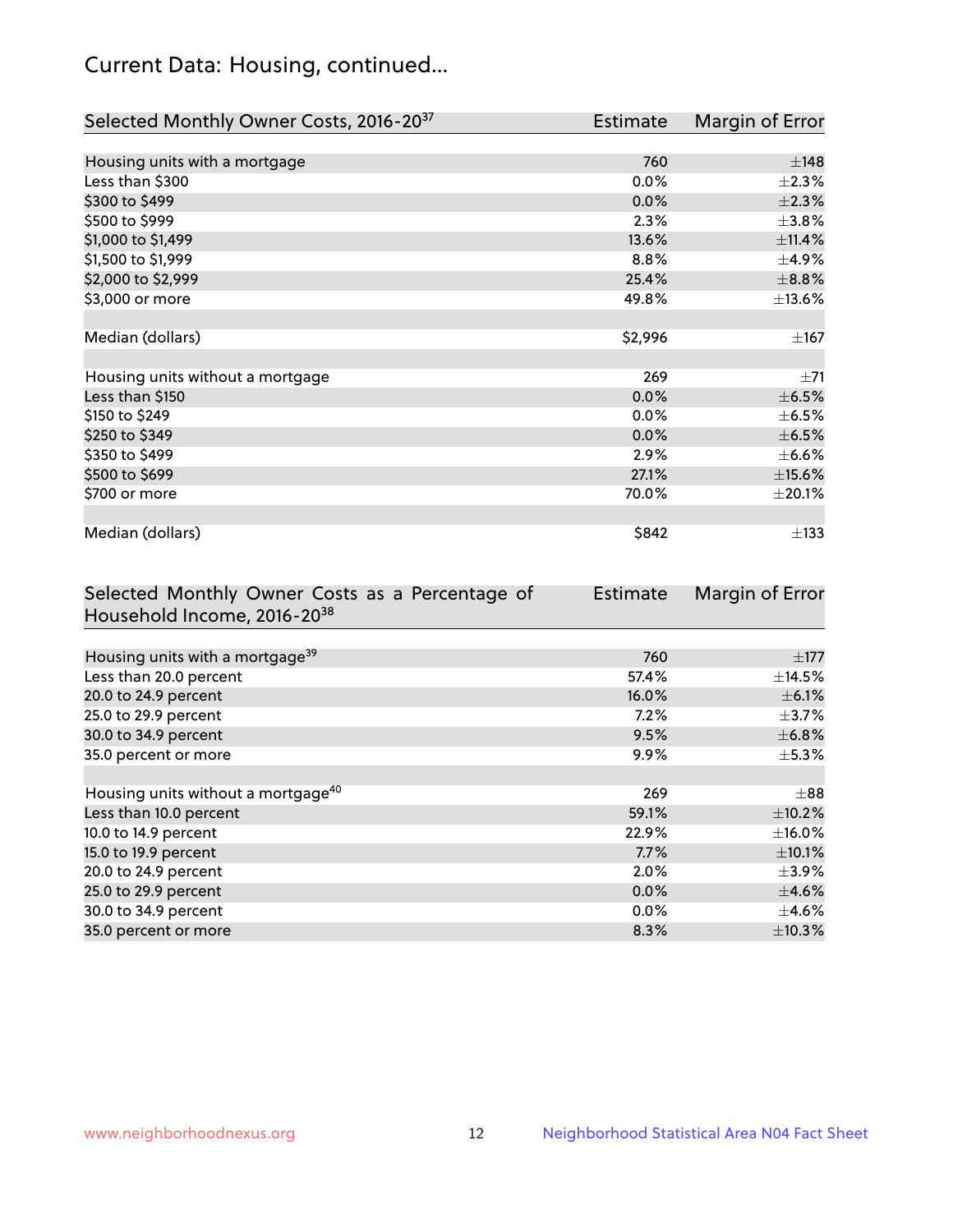# Current Data: Housing, continued...

| Gross Rent, 2016-20 <sup>41</sup>               | <b>Estimate</b> | Margin of Error |
|-------------------------------------------------|-----------------|-----------------|
|                                                 |                 |                 |
| Occupied units paying rent                      | 176             | $+74$           |
| Less than \$200                                 | 0.0%            | ±12.1%          |
| \$200 to \$499                                  | 0.0%            | $\pm$ 17.1%     |
| \$500 to \$749                                  | 0.0%            | $\pm$ 15.6%     |
| \$750 to \$999                                  | 14.4%           | $\pm 27.1\%$    |
| \$1,000 to \$1,499                              | 37.1%           | $\pm 22.1\%$    |
| \$1,500 to \$1,999                              | 26.6%           | ±23.3%          |
| \$2,000 or more                                 | 21.8%           | ±15.1%          |
| Median (dollars)                                | \$1,479         | $\pm 274$       |
|                                                 |                 |                 |
| No rent paid                                    | 24              | $\pm$ 34        |
|                                                 |                 |                 |
| Gross Rent as a Percentage of Household Income, | <b>Estimate</b> | Margin of Error |
| $2016 - 20^{42}$                                |                 |                 |
|                                                 |                 |                 |
| Occupied units paying rent <sup>43</sup>        | 176             | $+88$           |
| Less than 15.0 percent                          | 21.4%           | ±20.9%          |
| 15.0 to 19.9 percent                            | 27.5%           | ±17.8%          |
| 20.0 to 24.9 percent                            | 19.2%           | ±26.2%          |
| 25.0 to 29.9 percent                            | 13.5%           | ±13.9%          |
| 30.0 to 34.9 percent                            | 4.4%            | $\pm$ 7.2%      |
| 35.0 percent or more                            | 14.0%           | ±17.4%          |

# Current Data: Transportation

| Commuting to Work, 2016-20 <sup>44</sup>  | <b>Estimate</b> | Margin of Error |
|-------------------------------------------|-----------------|-----------------|
|                                           |                 |                 |
| Workers 16 years and over                 | 1,866           | $\pm$ 301       |
| Car, truck, or van - drove alone          | 61.2%           | $\pm$ 9.2%      |
| Car, truck, or van - carpooled            | 4.1%            | $\pm 2.6\%$     |
| Public transportation (excluding taxicab) | 10.5%           | $\pm$ 9.1%      |
| Walked                                    | 3.6%            | $\pm 2.9\%$     |
| Other means                               | 3.1%            | $\pm 2.4\%$     |
| Worked at home                            | 17.4%           | $\pm$ 4.7%      |
|                                           |                 |                 |
| Mean travel time to work (minutes)        | 26.9            | ±1.9            |

| Access to a Vehicle, 2016-20 <sup>45</sup> | Estimate | <b>Margin of Error</b> |
|--------------------------------------------|----------|------------------------|
|                                            |          |                        |
| Occupied housing units                     | 1,229    | $\pm$ 130              |
| No vehicles available                      | 3.1%     | $+4.3%$                |
| 1 vehicle available                        | 28.4%    | $\pm$ 6.9%             |
| 2 vehicles available                       | 51.8%    | $+10.1%$               |
| 3 or more vehicles available               | 16.7%    | $\pm$ 6.8%             |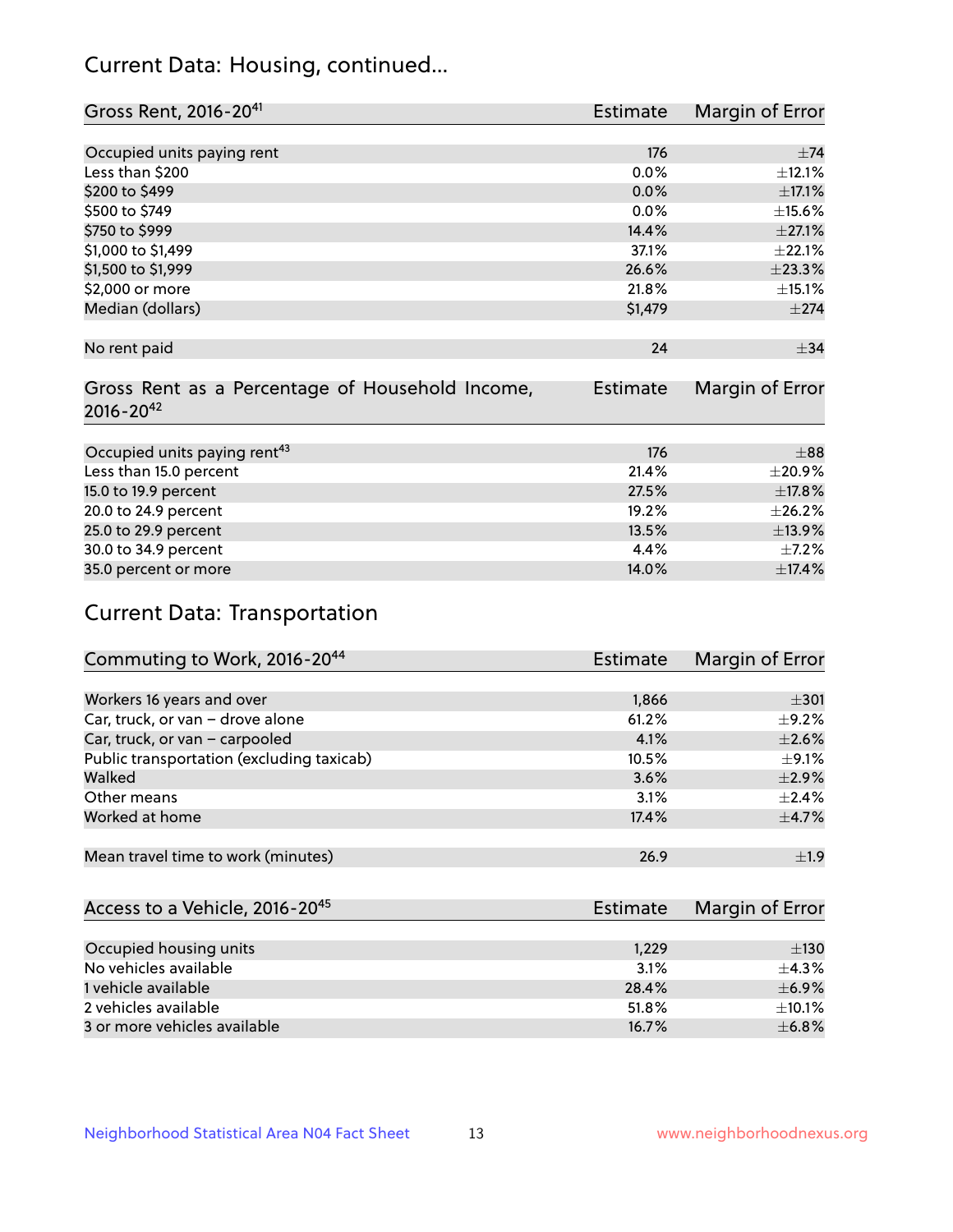# Current Data: Health

| Health Insurance coverage, 2016-2046                    | <b>Estimate</b> | Margin of Error |
|---------------------------------------------------------|-----------------|-----------------|
|                                                         |                 |                 |
| Civilian Noninstitutionalized Population                | 3,428           | ±481            |
| With health insurance coverage                          | 95.8%           | ±17.9%          |
| With private health insurance coverage                  | 90.6%           | ±17.2%          |
| With public health coverage                             | 12.9%           | $\pm$ 3.8%      |
| No health insurance coverage                            | 4.2%            | $\pm 2.4\%$     |
| Civilian Noninstitutionalized Population Under 19 years | 942             | $\pm$ 942       |
| No health insurance coverage                            | 3.7%            | ±4.8%           |
|                                                         |                 |                 |
| Civilian Noninstitutionalized Population 19 to 64 years | 2,139           | $\pm$ 343       |
| In labor force:                                         | 1,924           | $\pm$ 333       |
| Employed:                                               | 1,777           | $\pm 290$       |
| With health insurance coverage                          | 95.9%           | $\pm$ 4.4%      |
| With private health insurance coverage                  | 95.5%           | $\pm$ 5.0%      |
| With public coverage                                    | 1.2%            | $\pm$ 1.2%      |
| No health insurance coverage                            | 4.1%            | $\pm$ 3.1%      |
|                                                         |                 |                 |
| Unemployed:                                             | 147             | $\pm 290$       |
| With health insurance coverage                          | 79.2%           | ±75.8%          |
| With private health insurance coverage                  | 79.2%           | ±75.8%          |
| With public coverage                                    | 0.0%            | $\pm$ 8.3%      |
| No health insurance coverage                            | 20.8%           | ±36.3%          |
|                                                         |                 |                 |
| Not in labor force:                                     | 214             | $\pm 70$        |
| With health insurance coverage                          | 97.1%           | $\pm$ 7.8%      |
| With private health insurance coverage                  | 79.2%           | $\pm$ 15.6%     |
| With public coverage                                    | 21.1%           | ±13.9%          |
| No health insurance coverage                            | 2.9%            | $\pm$ 4.4%      |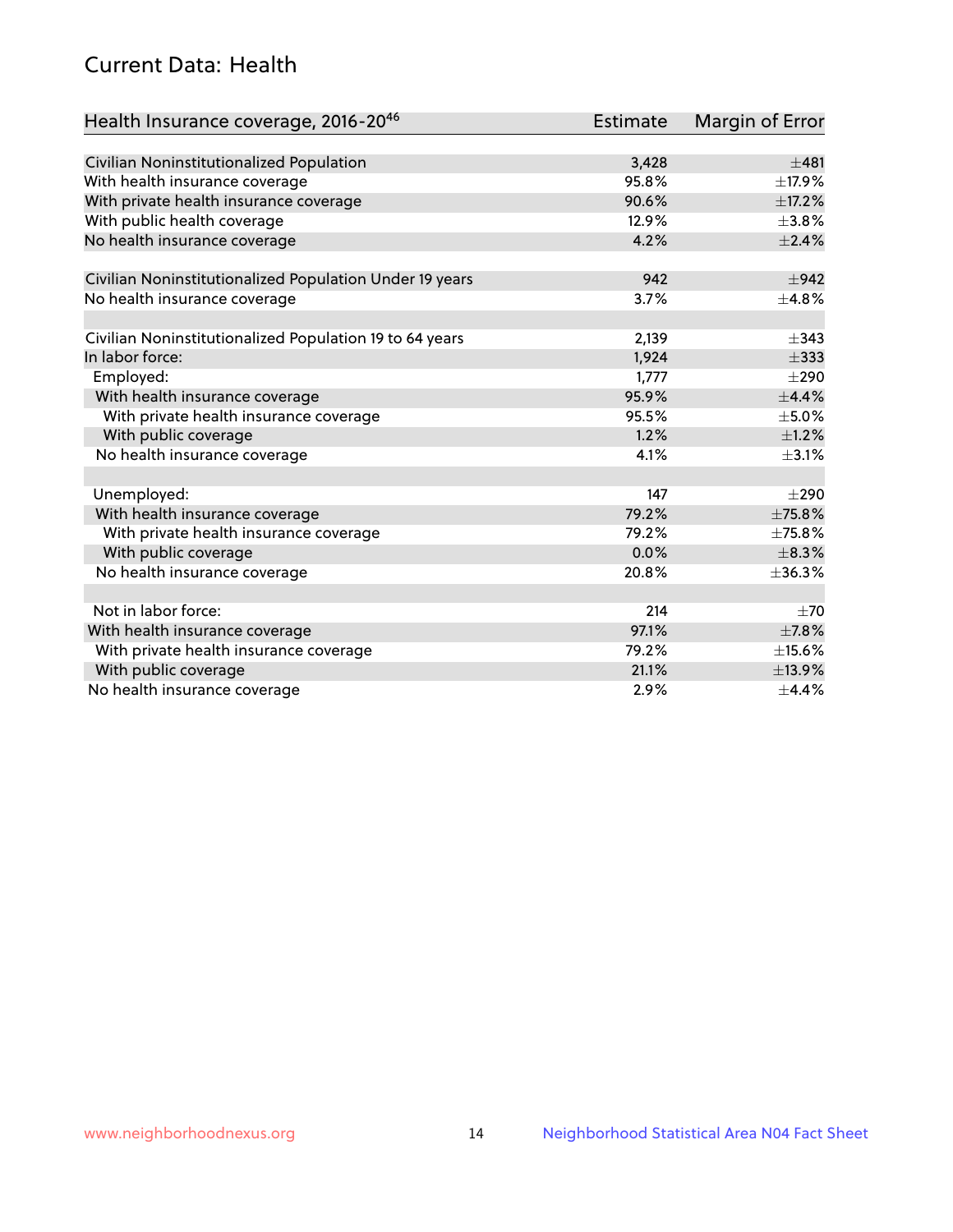#### Notes:

- 1. Source: U.S. Census Bureau, Decennial Census 2000, SF1 tables P8, P12; American Community Survey, tables B01001, B03002
- 2. This category includes Pacific Islanders, Native Americans and Alaska Natives, people who identify as some other race, and those who identify as bi/multi racial.
- 3. Source: U.S. Census Bureau, Decennial Census 2000, SF1 tables P15, P16, P18, P19; American Community Survey, tables B11001, B11005, B11003
- 4. Source: U.S. Census Bureau, Decennial Census 2000, SF3 table P37; American Community Survey, table B15002
- 5. Source: U.S. Census Bureau, Longitudinal Employer-Household Dynamics Residential Area Characteristics, Table JT01 (Primary Jobs); Workplace Area Characteristics, Table JT00 (All Jobs)
- 6. Source: U.S. Census Bureau, Decennial Census 2000, SF3 tables P52, P87; American Community Survey, tables B19001, B17001
- 7. Source: U.S. Census Bureau, Decennial Census 2000, SF1 tables H3, H4; American Community Survey, tables B25002, B25009
- 8. Source: U.S. Census Bureau, Decennial Census 2000, SF3 table H44; American Community Survey, tables B25044
- 9. Source: Atlanta Police Department, COBRA; U.S. Census Bureau, American Community Survey, table B01001
- 10. Source: U.S. Census Bureau, American Community Survey, table B01001
- 11. Source: U.S. Census Bureau, American Community Survey, table B03002
- 12. Source: U.S. Census Bureau, American Community Survey, table B05002
- 13. Source: U.S. Census Bureau, American Community Survey, table B05003
- 14. Source: U.S. Census Bureau, American Community Survey, tables B19001, B19025, B19051, B19061, B19055, B19065, B19059, B19069, B19056, B19066, B19057, B19067, B22001, B19101, B19127
- 15. Source: U.S. Census Bureau, American Community Survey, tables B19201, B19214, B20017, B19313
- 16. Source: U.S. Census Bureau, American Community Survey, table B17010
- 17. Source: U.S. Census Bureau, American Community Survey, tables B17001, B17006, B17021, B17007. Table totals may be lower than the total population, as they are based on the population for whom poverty status is determined.
- 18. Source: U.S. Census Bureau, American Community Survey, B17001H, B17001B, B17001D, B17001I. Table totals may be lower than the total population, as they are based on the population for whom poverty status is determined.
- 19. Source: U.S. Census Bureau, American Community Survey, tables B23001, B23008
- 20. Source: U.S. Census Bureau, American Community Survey, table C24030
- 21. Source: U.S. Census Bureau, American Community Survey, table C24010
- 22. Source: U.S. Census Bureau, American Community Survey, table B24080
- 23. Source: U.S. Census Bureau, Longitudinal Employer-Household Dynamics Origin-Destination Data, Tables JT00 Main and JT00 Aux
- 24. Source: U.S. Census Bureau, Longitudinal Employer-Household Dynamics Origin-Destination Data, Tables JT00 Main and JT00 Aux
- 25. Source: U.S. Census Bureau, Longitudinal Employer-Household Dynamics Origin-Destination Data, Tables JT00 Main and JT00 Aux
- 26. Source: U.S. Census Bureau, Longitudinal Employer-Household Dynamics Origin-Destination Data, Tables JT00 Main and JT00 Aux
- 27. Source: U.S. Census Bureau, American Community Survey, table B14001
- 28. Source: U.S. Census Bureau, American Community Survey, table B15002
- 29. Source: U.S. Census Bureau, American Community Survey, tables B11001, B11003, B11007, B11005, B09019
- 30. Source: U.S. Census Bureau, American Community Survey, tables B25002, B25003, B25004
- 31. Source: U.S. Census Bureau, American Community Survey, table B25024
- 32. Source: U.S. Census Bureau, American Community Survey, table B25034
- 33. Source: U.S. Census Bureau, American Community Survey, tables B25009, B25008, B25003
- 34. Source: U.S. Census Bureau, American Community Survey, table B07003
- 35. Source: U.S. Census Bureau, American Community Survey, table B25075. This value is self-reported and may differ from home values as determined by the County Tax Assessor.
- 36. Source: U.S. Census Bureau, American Community Survey, table B25081
- 37. Source: U.S. Census Bureau, American Community Survey, table B25087
- 38. Source: U.S. Census Bureau, American Community Survey, table B25091
- 39. Excludes units where Selected Monthly Owner Costs as a Percentage of Income cannot be computed.
- 40. Excludes units where Selected Monthly Owner Costs as a Percentage of Income cannot be computed.
- 41. Source: U.S. Census Bureau, American Community Survey, table B25063
- 42. Source: U.S. Census Bureau, American Community Survey, table B25070
- 43. Excludes units where Gross Rent as a Percentage of Income cannot be computed.
- 44. Source: U.S. Census Bureau, American Community Survey, tables B08101, B08013
- 45. Source: U.S. Census Bureau, American Community Survey, table B25044
- 46. Source: U.S. Census Bureau, American Community Survey, tables B18135, B27011

The dagger (†) symbol denotes values that cannot be computed.